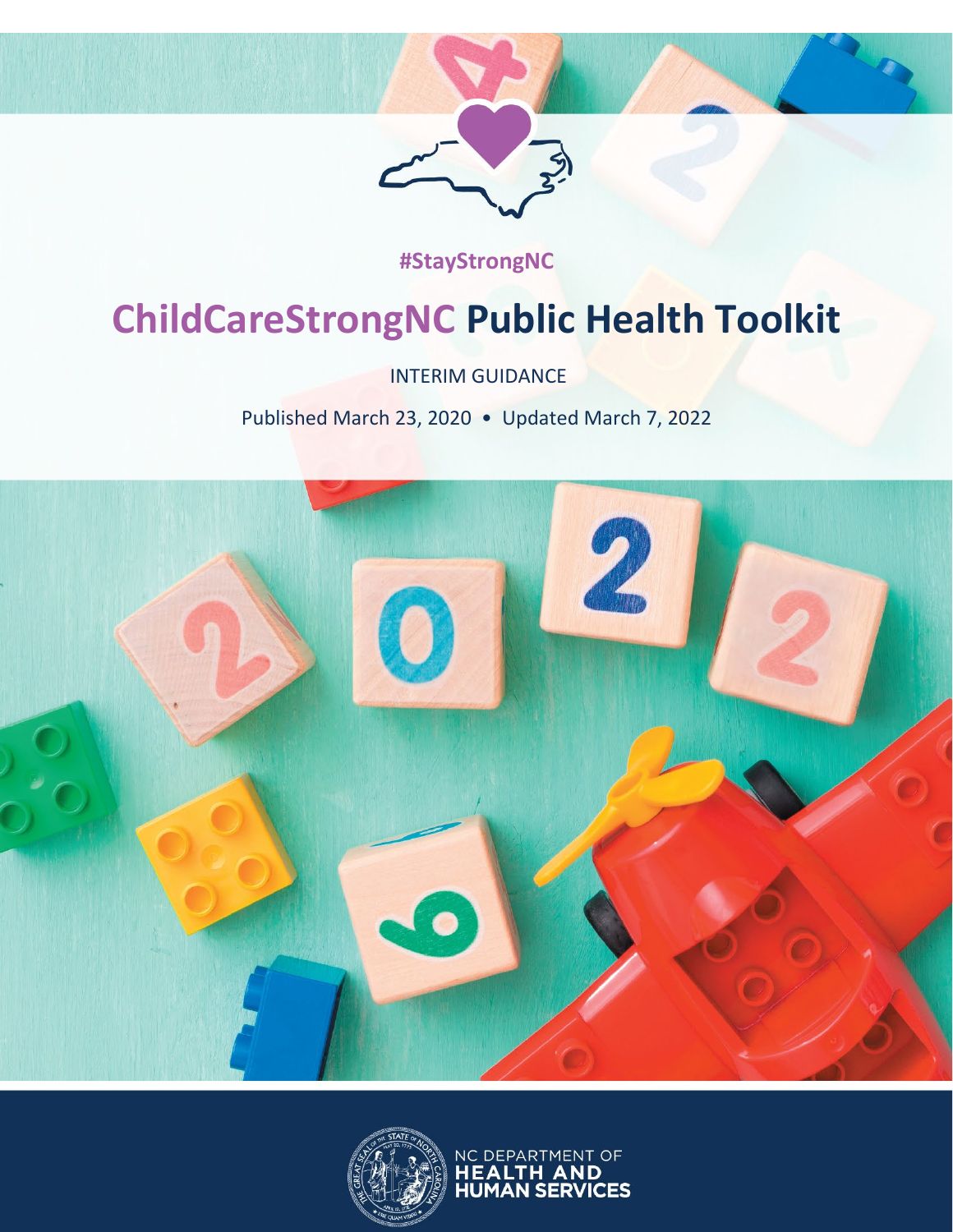# **What's Inside**

#### **What's New:**

- Page 3: Public health guidance section revised as background information for the rest of the edits in the Toolkit.
- 
- Page 5: Mask guidance revised.<br>• Page 5: Mask wearing exemptions updated.
- Page 15: Mask guidance revised for transportation.
- Throughout the document, content not specific to COVID has been removed from the following sections:
	- Sugnod: the document, content not specifie to 50%<br>
	∴<br>
	Cohorting and Hygiene (page 13-14)<br>
	∴<br>
	Cleaning and Hygiene (page 13-14)<br>
	∴<br>
	Contrillation (page 15)
	-
	-
	-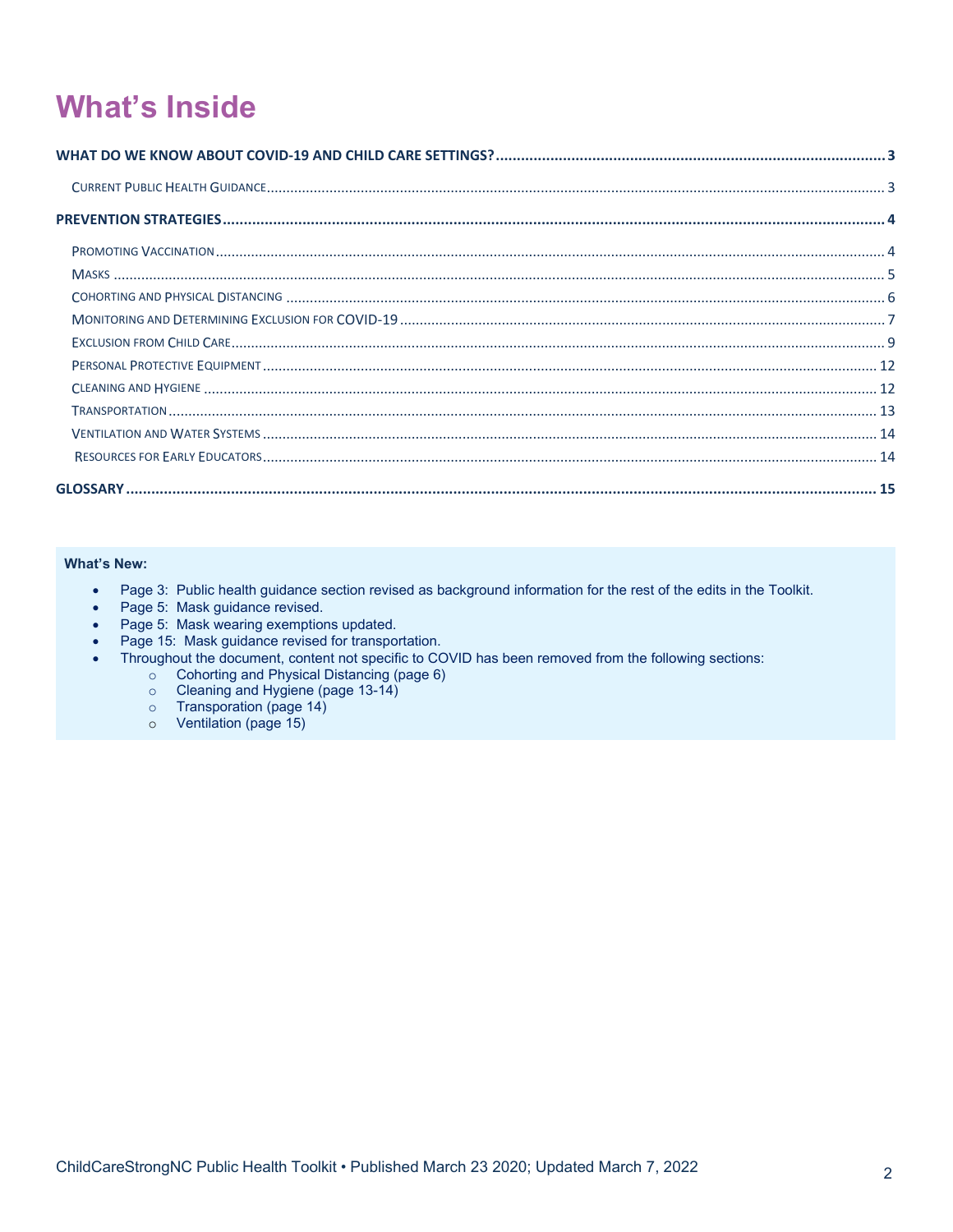# <span id="page-2-0"></span>**What Do We Know about COVID-19 and Child Care Settings?**

**Have questions about this guidance? Reach out to [dcdee.communications@dhhs.nc.gov.](mailto:dcdee.communications@dhhs.nc.gov)**

### <span id="page-2-1"></span>Current Public Health Guidance

As the pandemic evolves, the North Carolina Department of Health and Human Services (NC DHHS) is applying the most effective and appropriate public health tools for the current phase of the pandemic. As the United States and North Carolina emerge from the latest surge, the COVID-19 landscape looks different today than it did two years ago or even two months ago. More has been learned about the virus and effective tools to reduce the risk to people. Based on the emerging science and evidence, NC DHHS is adapting its guidance to allow North Carolinians to get back to the people, experiences, and places they love.

- Vaccines and boosters are widely available and help protect against severe illness, hospitalization, and death.
- Treatment is available for those at higher risk of severe disease.
- Trends are decreasing, lowering the risk of infection, and improving hospital capacity.

At this phase in the pandemic, NCDHHS recommends that child care programs:

- Promote vaccinations and boosters for children and staff by providing accurate information and connecting them to vaccination providers.
- **no longer utilize universal mask requirements in schools or other lower risk settings like child care programs.**
- **no longer require wearing of masks on buses or vans operated early care and education/child care providers, based on the updated CDC guidance released on February 25, 2022.**

An important tool for slowing the spread of COVID at earlier points in the pandemic has been formal contact tracing – identification, notification, and guidance by local public health authorities for individuals who have been exposed to COVID-19. While contact tracing remains important in certain high-risk settings, such as long-term care facilities and homeless shelters, formal contact tracing is a less effective tool in other settings, such as child care facilities because:

- New COVID-19 variants have emerged which have a shorter incubation period and are more contagious.
- Individuals with the newer COVID-19 variants are most contagious prior to the start of their symptoms and during the first few days of illness.
- A large number of individuals who have COVID-19 do not have symptoms and have less severe illness.
- Many infections are never identified by local public health departments because individuals with asymptomatic or mild cases may not get tested. Many individuals are also using over the counter at-home tests which do not get reported to the local public health department.
- In most instances, people are most contagious before their test results are known.

For these reasons, formal contact tracing may not be limiting the spread of COVID-19 in child care settings and is no longer recommended by NC DHHS.

The emerging data is described in CDC's [Science Brief: Transmission of SARS-CoV-2 in K-12 Schools and Early Care](https://www.cdc.gov/coronavirus/2019-ncov/science/science-briefs/transmission_k_12_schools.html)  [and Education Programs.](https://www.cdc.gov/coronavirus/2019-ncov/science/science-briefs/transmission_k_12_schools.html)

<span id="page-2-2"></span>**Fortunately, there are many preventive strategies that child care programs can take to help lower the risk of COVID-19 exposure and spread during the day as outlined in this Toolkit.**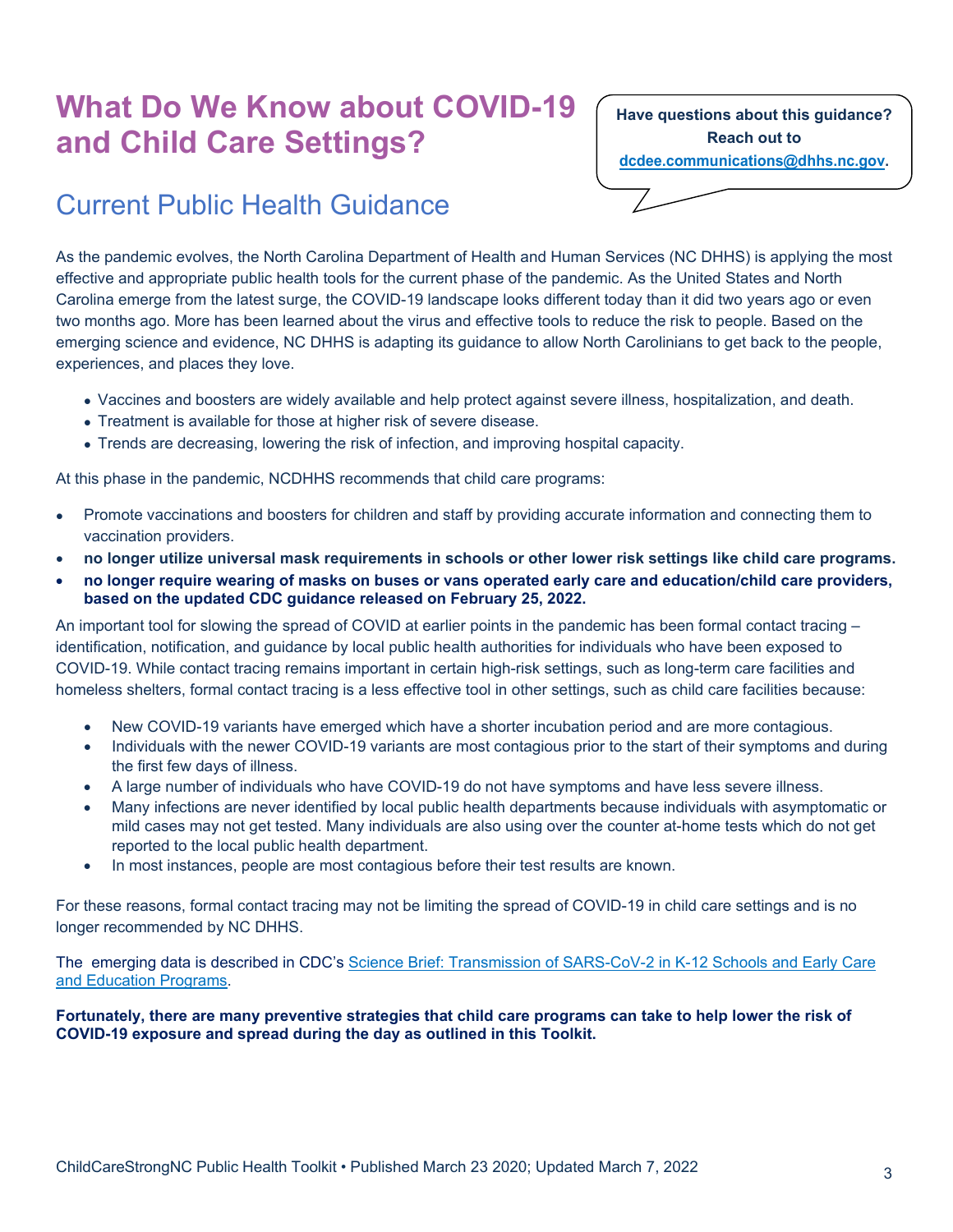# **Prevention Strategies**

This Toolkit offers child care providers recommendations for implementing layered prevention strategies based on current COVID-19 trends in North Carolina.

Each section of the Toolkit has been organized into three categories that prioritize implementation of the strategies that have been shown to be most effective in lowering the risk of COVID-19 exposure and spread in child care settings.

- Strategies that are **REQUIRED** are based on existing North Carolina laws and child care rules and must be followed by all child care providers.
- Strategies that **SHOULD** be implemented:
	- These strategies, if not implemented, create conditions of high risk for COVID-19 exposure and spread.
	- **NCDHHS strongly advises that child care programs adopt all the strategies in these sections.**
- Strategies that child care programs COULD CONSIDER adopting:
	- These are strategies to provide additional layers of prevention and that, if implemented, will further reduce the risk of COVID-19 exposure and spread.

Child care providers should continue to consult with local public health officials about transmission and vaccine rates in their community to make operational decisions. Child care programs should consider developing a COVID-19 policy to inform staff and families of how they will plan to implement the guidance in this Toolkit.

Child care providers should continue to maintain awareness of:

- the effectiveness of their current policy
- any new restrictions by state or local public health leaders that are necessary to control the spread of the disease.

### <span id="page-3-0"></span>Promoting Vaccination

The most effective way for individuals to protect themselves and their loved ones from COVID-19 is to get vaccinated and stay up-to-date with booster doses and/or additional doses. [Evidence shows](https://www.cdc.gov/coronavirus/2019-ncov/vaccines/keythingstoknow.html) that COVID-19 vaccines are safe and effective at preventing COVID-19, including severe illness and death.

COVID-19 vaccines are now available and recommended for [people 5 years of age and older.](https://www.cdc.gov/coronavirus/2019-ncov/vaccines/recommendations/children-teens.html) To determine eligibility for additional doses and/or booster shots, visit: [https://www.cdc.gov/coronavirus/2019-ncov/vaccines/booster-shot.html.](https://www.cdc.gov/coronavirus/2019-ncov/vaccines/booster-shot.html)

#### **Child care programs can promote vaccines by:**

- Encouraging staff and families, including extended family members who have frequent contact with children in the child care program, to get vaccinated and boosted as soon as they can.
- Encouraging parents to talk to their child's pediatrician about the COVID-19 vaccine.
- Encouraging vaccine trust and confidence.
- Establishing supportive policies and practices that make getting vaccinated as easy and convenient as possible.
- Visiting [yourspotyourshot.nc.gov](http://yourspotyourshot.nc.gov/) or call 1-888-675-4567 to find out where to get vaccinated against COVID-19 in the community and promote COVID-19 vaccination locations near the child care program.
- Identifying potential barriers unique to the workforce and implement policies and practices to address them.
- Finding ways to adapt [key messages](https://www.cdc.gov/coronavirus/2019-ncov/vaccines/keythingstoknow.html) to [help families and staff become more confident about the](https://www.cdc.gov/vaccines/covid-19/vaccinate-with-confidence.html)  [vaccine](https://www.cdc.gov/vaccines/covid-19/vaccinate-with-confidence.html) by using the language, tone, and format that fits the needs of the community and is responsive to concerns.
- Using the [NC DHHS COVID-19 Vaccine Communication Toolkit](https://covid19.ncdhhs.gov/vaccines/covid-19-vaccine-communications-toolkit) to promote COVID-19 vaccination.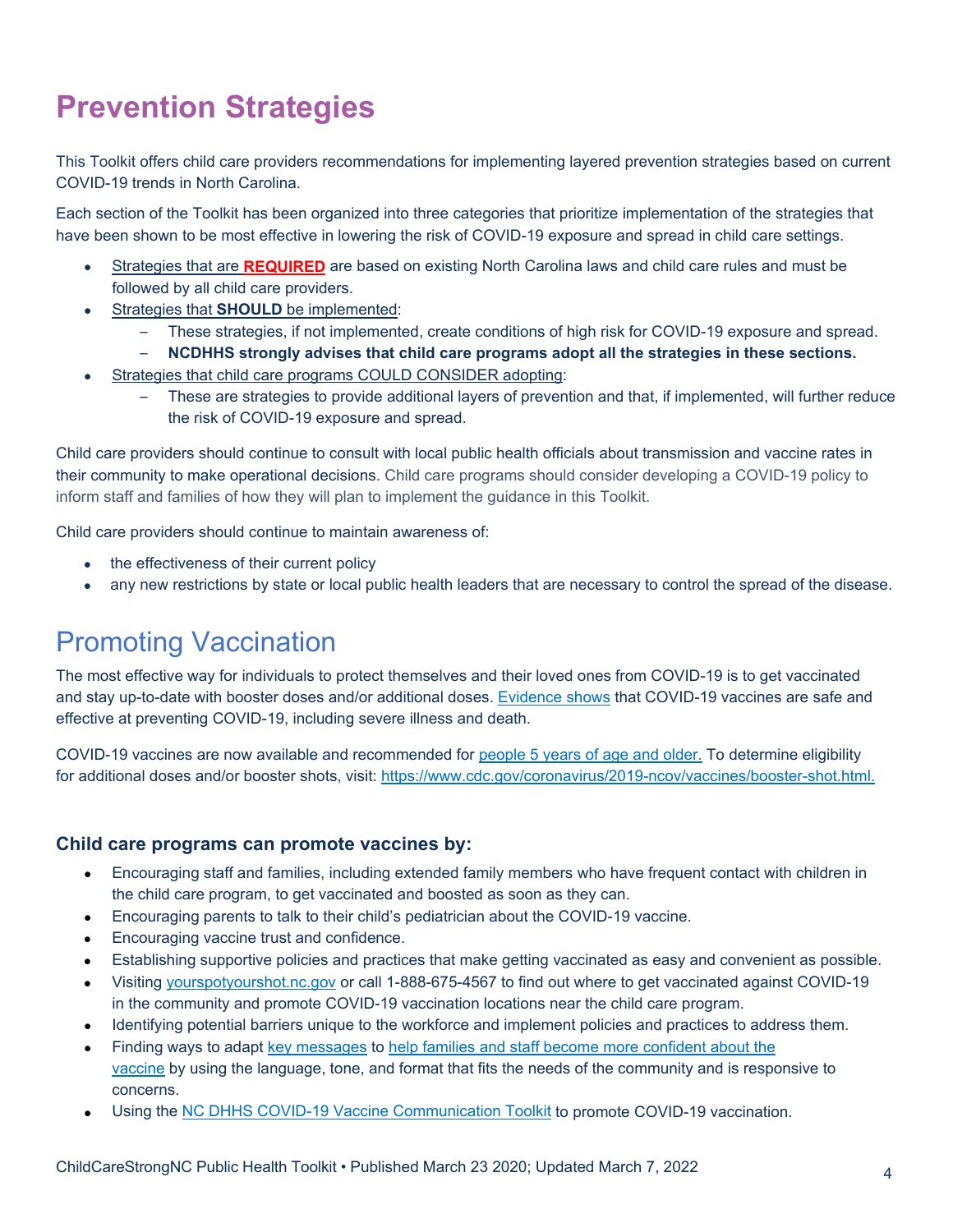- Hosting information sessions to connect parents and guardians with information about the COVID-19 vaccine. Child care staff and health professionals such as [Child Care Health Consultants](https://healthychildcare.unc.edu/find-a-cchc/) can be trusted sources to explain the safety, effectiveness, and benefits of COVID-19 vaccines and answer [frequently asked questions.](https://covid19.ncdhhs.gov/vaccines/frequently-asked-questions-about-covid-19-vaccinations)
- Offering flexible, supportive sick leave options (e.g., paid sick leave) for employees to get vaccinated or who have [side effects](https://www.cdc.gov/coronavirus/2019-ncov/vaccines/expect/after.html) after vaccination. See CDC's [Post-vaccination Considerations for Workplaces](https://www.cdc.gov/coronavirus/2019-ncov/community/workplaces-businesses/vaccination-considerations-for-workplaces.html) for more information.

#### **All child care programs should:**

• Keep COVID-19 vaccination status on file for children and staff.

More CDC resources on vaccination:

- [COVID-19 Vaccination Information](https://www.cdc.gov/coronavirus/2019-ncov/vaccines/index.html)
- [COVID-19 Vaccines for Children and Teens](https://www.cdc.gov/coronavirus/2019-ncov/vaccines/recommendations/children-teens.html)
- [COVID-19 Vaccine Toolkit for School Settings and Childcare Programs](https://www.cdc.gov/coronavirus/2019-ncov/vaccines/toolkits/schools-childcare.html)

![](_page_4_Picture_8.jpeg)

### <span id="page-4-0"></span>**Masks**

Consistent and [correct mask use](https://www.cdc.gov/coronavirus/2019-ncov/prevent-getting-sick/how-to-wear-cloth-face-coverings.html) adds a layer of protection for the wearer and others in their environment..

- **NCDHHS no longer recommends universal mask requirements in schools or other lower risk settings like child care programs.**
- **Effective February 25, 2022, CDC no longer requires wearing of masks on buses or vans operated by public or private schools systems, including early care and education/child care providers.**
- **Children and staff must wear a well-fitting mask, unless an exemption to mask use applies, following a COVID-19 infection upon return to child care for 10 days from**
	- o **the day symptoms start (if person has symptoms)**
	- o **the day of specimen collection for individuals with no symptoms.**
- Children and staff should wear a well-fitting mask after a known COVID-19 exposure for 10 days after the last known exposure, unless an exemption to mask use applies.

#### **Child care programs should:**

- Recommend well-fitting masks in indoor settings for:
	- o people who are not up-to-date on COVID-19 vaccines and o people at [high risk for severe disease.](https://www.cdc.gov/coronavirus/2019-ncov/need-extra-precautions/people-with-medical-conditions.html)
- Support any parents and children ages 2 years and older who choose to wear a mask.
- Support staff who choose to wear a mask. To facilitate learning and social/emotional development, staff may consider wearing a clear mask or a mask with a clear panel when interacting with young children, children learning to read, or when interacting with people who rely on reading lips.

#### **Exemptions to mask use:**

- children under age 2
- children between 2 and 5 who cannot wear a mask safely due to an inability to
	- o wear a mask correctly
	- o avoid frequent touching of the mask and their face
	- o limit sucking, drooling, or having excess saliva on the mask
	- o remove the mask without assistance
- children who are sleeping or anyone actively eating or drinking
- persons who cannot wear a mask, or cannot safely wear a mask, for reasons related to a disability
- adults for whom wearing a mask would reate a risk to workplace health, safety, or job duty

Documentation of an exemption is not required.

ChildCareStrongNC Public Health Toolkit • Published March 23 2020; Updated March 7, 2022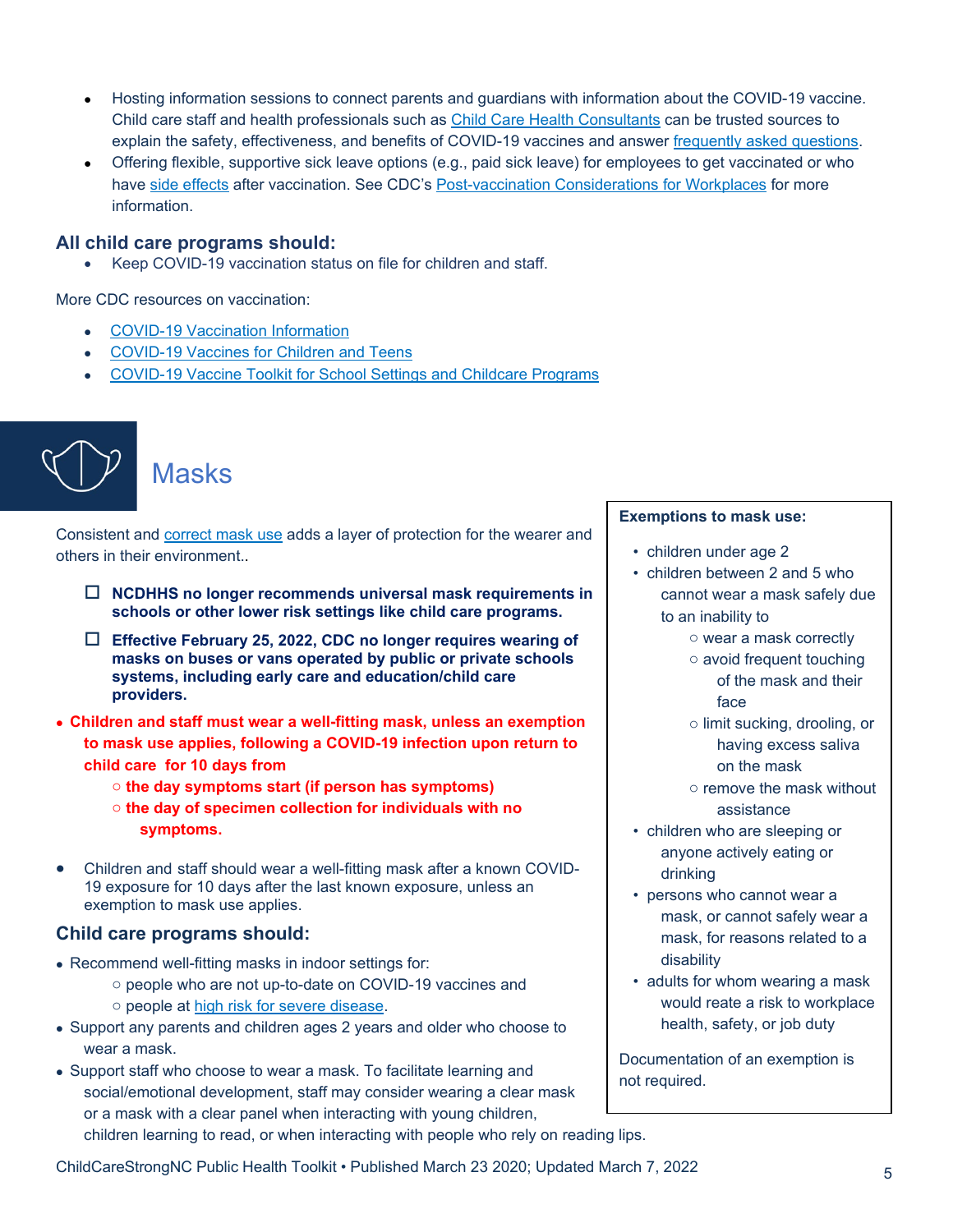When masks are worn by child care providers and staff in the workplace, the masks should meet one of the following criteria:

- [CDC mask recommendations](https://www.cdc.gov/coronavirus/2019-ncov/prevent-getting-sick/masks.html)
- [NIOSH Workplace Performance and Workplace Performance Plus masks](https://www.cdc.gov/niosh/topics/emres/pandemic/)

![](_page_5_Picture_3.jpeg)

## <span id="page-5-0"></span>Cohorting and Physical Distancing

Maintaining physical distance is often not feasible in a child care setting, especially during certain activities (e.g., diapering, feeding, holding/comforting, etc.) and among younger children in general. When it is not possible to maintain physical distance in child care settings, it is especially important to layer multiple prevention strategies as described in this Toolkit to help reduce transmission risk.

**Cohorting:** Cohorting means keeping people together in a small group and having each group stay together throughout an entire day. Cohorting can be used to limit the number of children and staff who come in contact with each other, especially when it is challenging to maintain physical distancing, such as among young children, particularly in areas of [moderate-to-high transmission levels.](https://covid.cdc.gov/covid-data-tracker/#county-view) The use of cohorting can limit the spread of COVID-19 between cohorts but should not replace other prevention measures within each group.

#### **Child care programs are required to:**

- **Allow parent/legal guardian access to the facility during its operating hours for the purposes of contacting the child or evaluating caregiving space and the care provided for the child, as described in 10A NCAC 09 .0205 and 10A NCAC 09 .1710.**
- **Allow Regulatory agencies access to the facility as required by 10A NCAC 09 .0201 and 10A NCAC 09 .1709.**

#### **Child care programs should:**

- Ensure consistent cohorting by placing children and adults into distinct groups that stay together throughout the entire day.
	- $\circ$  If possible, child care groups should include the same children each day, and the same adults should remain with the same group of children each day.
	- o Minimize or eliminate interaction between different groups or cohorts. Maintain at least 6 feet between children and staff from different cohorts.
- Allow access for:
	- Professionals who support children with special health care needs and/or behavioral/mental health needs to provide services and/or assessment.
	- o Early intervention service coordinators and providers for children with Individualized Family Services Plans (IFSP)
	- o Itinerant teachers and related service providers for children Individualized Education Plans (IEP)
	- o Technical assistance providers.
- Allow water play, sensory play (such as rice, beans, or playdough activities), and sand play, for individual groups (cohorts) of children.

#### **Child care programs could consider:**

• Limiting non-essential visitors, volunteers and activities involving external groups or organizations with people who are not up-to-date on COVID vaccinations.

ChildCareStrongNC Public Health Toolkit • Published March 23 2020; Updated March 7, 2022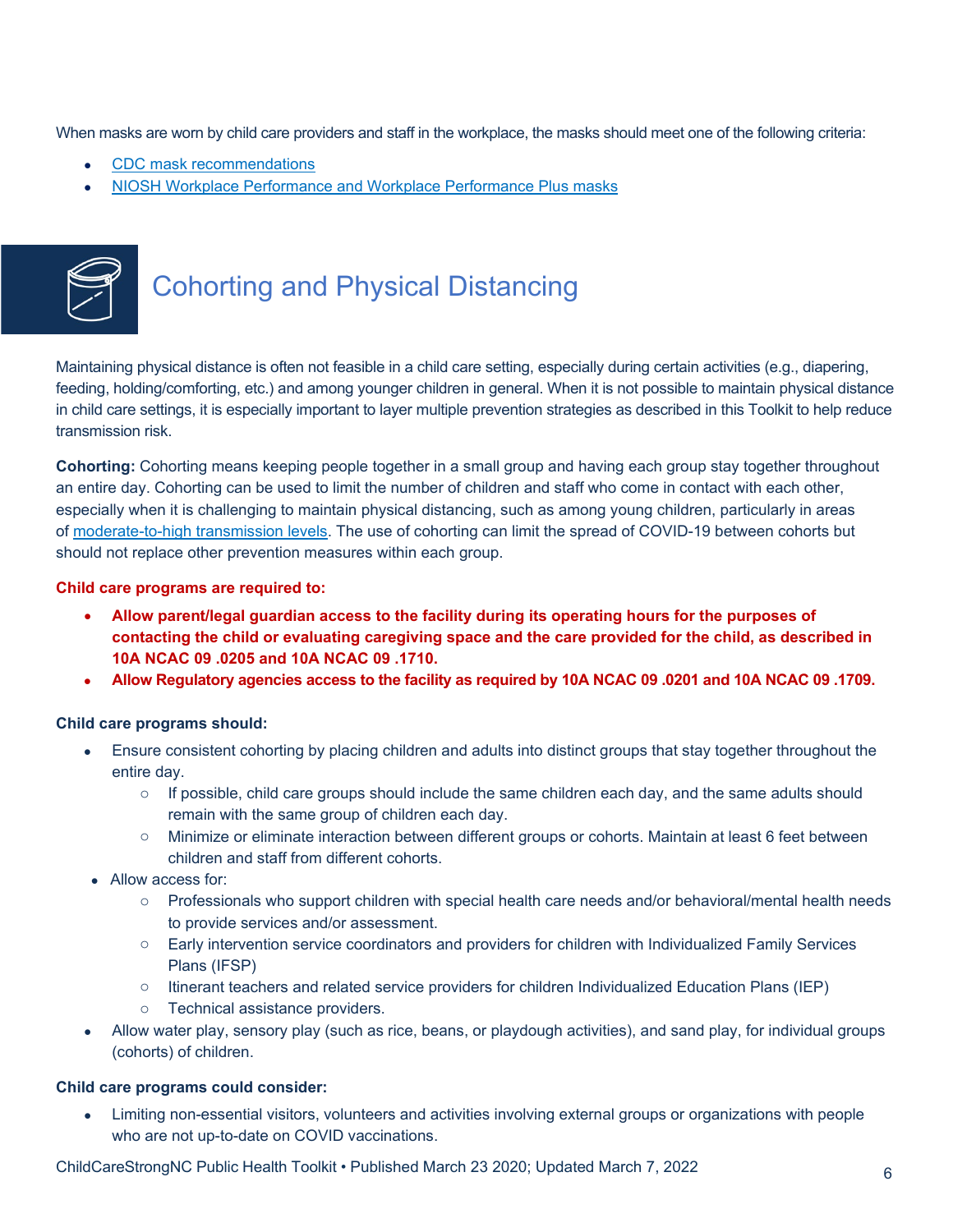- Developing plans or procedures that maintain prevention strategies but allow:
	- o family and staff to meet for orientation to the program
	- o families to visit children.
- Prioritizing [outdoor activities.](https://www.cdc.gov/coronavirus/2019-ncov/daily-life-coping/going-out.html) When possible, physically active play should be done outside. Maintain cohorts if feasible in outdoor play spaces. Masks should not be worn when swimming or playing in water.
- Allowing off-premises activities. When off-premises activities occur, the procedures outlined in Child Care Rules [10A NCAC 09 .1005](http://reports.oah.state.nc.us/ncac/title%2010a%20-%20health%20and%20human%20services/chapter%2009%20-%20child%20care%20rules/10a%20ncac%2009%20.1005.pdf) and [10A NCAC 09 .1723;](http://reports.oah.state.nc.us/ncac/title%2010a%20-%20health%20and%20human%20services/chapter%2009%20-%20child%20care%20rules/10a%20ncac%2009%20.1723.pdf) as well as all applicable guidance as described in the Transportation section of this toolkit MUST be followed.

It is also recommended that off-premises activities maintain groups (cohorts) of children and adults AND that the cohorts are not exposed to other groups of children or adults.

![](_page_6_Figure_6.jpeg)

### <span id="page-6-0"></span>Monitoring and Determining Exclusion for COVID-19

**Symptoms:** Children and staff who have symptoms of [COVID-19](https://www.cdc.gov/coronavirus/2019-ncov/symptoms-testing/symptoms.html) should stay home and contact their health care provider or other available testing sites for diagnostic testing and care. Staying home when sick is essential to keeping infections out of child care settings and preventing spread to others.

The presence of any of these symptoms suggests the person may need to be tested for COVID-19:

- Fever (temperature 100.4 °F or higher) or chills
- Cough
- Shortness of breath or difficulty breathing
- **Fatigue**
- Muscle or body aches
- Headache
- New loss of taste of smell
- Sore throat
- Congestion or runny nose
- Diarrhea
- Nausea or vomiting

Individuals with the virus that causes COVID-19 may experience any, all, or none of these symptoms.

#### **Identifying individuals with COVID-19**

#### *Screening for symptoms*

Children and adults should be checked for symptoms at home, upon arrival at child care, and throughout the day. The presence of any of the symptoms above generally suggests a person has an infectious illness and should not attend child care, regardless of whether the illness is COVID-19.

#### *Testing*

COVID-19 testing can be performed by a health care professional - at a doctor's office, health department, pharmacy, or other [testing sites,](https://covid19.ncdhhs.gov/about-covid-19/testing/find-covid-19-tests) including [no-cost community events.](https://covid19.ncdhhs.gov/about-covid-19/testing/find-my-testing-place/no-cost-community-testing-events) At-home test devices allow an individual to test at home and get a result for a self-collected specimen.

Families and staff can order four (4) no-cost rapid antigen at-home COVID-19 tests to be sent to their residential address at [USPS.com.](https://special.usps.com/testkits)

Read more about testing for COVID-19 at the [Food and Drug Administration](https://www.fda.gov/consumers/consumer-updates/coronavirus-disease-2019-testing-basics) and at the [CDC website.](https://www.cdc.gov/coronavirus/2019-ncov/testing/index.html)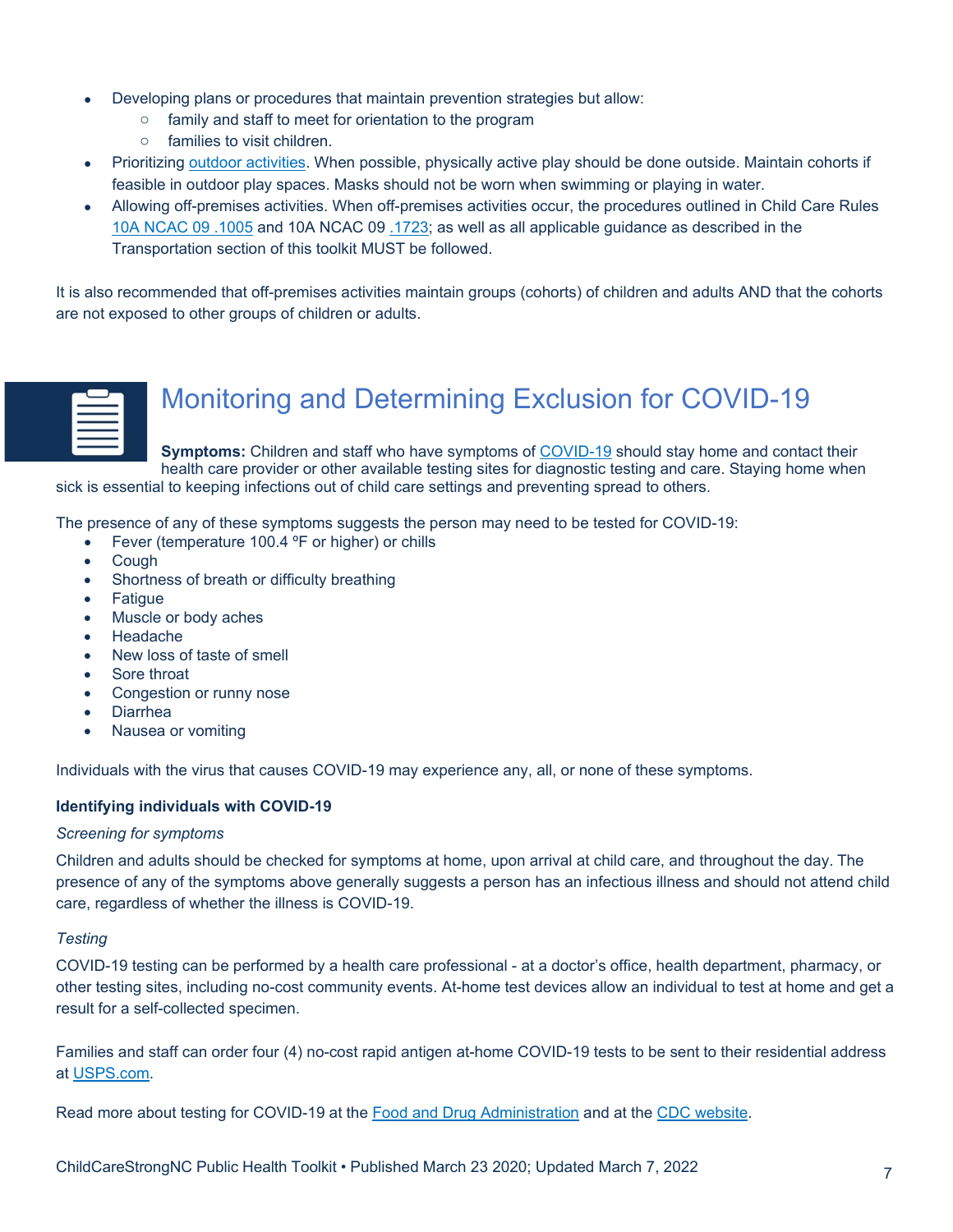#### **Testing for individuals who have symptoms**

Children and staff who have symptoms of [COVID-19](https://www.cdc.gov/coronavirus/2019-ncov/symptoms-testing/symptoms.html) should stay home and contact their healthcare provider, use other available testing sites, or use at-home antigen tests for diagnostic testing for COVID-19.

#### **Testing for individuals who have been exposed**

Individuals who have been exposed to COVID-19 and **have not developed symptoms** should:

- Be tested on day 5 after exposure, unless the person tested positive for COVID-19 within the last 90 days.
- If the person develops symptoms, he/she should stay home and get tested immediately.
- The individual may also choose to test immediately upon notification of exposure to start isolation period sooner if the test is positive.
- Individuals can use a healthcare provider, other available testing sites, or use at-home antigen tests for testing for COVID-19.

Individuals who have had a COVID-19 infection in the last 90 days and develop symptoms should consult with health care provider about testing.

#### **Child care programs are required to:**

- **Exclude children and adults from the child care facility who have tested positive for COVID-19. [Required by [NC GS § 130A-144.](https://www.ncleg.gov/EnactedLegislation/Statutes/HTML/BySection/Chapter_130a/GS_130a-144.html)]**
- **Immediately notify the local health department if they have reason to suspect that a person within the child care facility has COVID-19. Required by [NC GS § 130A-136](https://www.ncleg.net/enactedlegislation/statutes/html/bysection/chapter_130a/gs_130a-136.html) and [Communicable Disease Rule 10A](http://reports.oah.state.nc.us/ncac/title%2010a%20-%20health%20and%20human%20services/chapter%2041%20-%20epidemiology%20health/subchapter%20a/10a%20ncac%2041a%20.0101.html)  [NCAC 41A .0101 \(50-52\).](http://reports.oah.state.nc.us/ncac/title%2010a%20-%20health%20and%20human%20services/chapter%2041%20-%20epidemiology%20health/subchapter%20a/10a%20ncac%2041a%20.0101.html)**
- **Exclude children if:**
	- o **The child has a fever taken by any method, including at armpit or orally:**
		- **A child older than two months has a temperature of 101 degrees Fahrenheit or higher.**
		- **An infant younger than two months has a temperature of 100.4 degrees Fahrenheit or higher.**
	- o **Has two or more episodes of vomiting within a 12-hour period or**
	- o **Has more than two stools above the child's normal pattern and diarrhea is not contained by a diaper or when toilet-trained children are having accidents**
	- o **Is unable to participate comfortably in activities.**
	- o **Has symptoms that result in a need for care that is greater than the staff members can provide without compromising the health and safety of other children. [Required by**  [North Carolina Child Care Rules 10A NCAC 09 .0804 and .1720\(a\)](https://ncchildcare.ncdhhs.gov/Services/Child-Care-Rules-Law-and-Public-Information)**.]**

#### **Child care programs should:**

- Immediately isolate a person who develops COVID-19 symptoms during the day while at the facility and send him/her home as soon as possible.
- While waiting for a child who is sick or has tested positive for COVID-19 to be picked up, have a caregiver stay with the child in a place isolated from others and, if possible, ventilated to outside air.
	- $\circ$  If possible, a caregiver who is up-to-date on COVID-19 vaccinations should stay with the child in a place isolated from others.
	- $\circ$  If possible, allow for air flow throughout the room where the child is waiting by opening windows or doors to the outside.
	- $\circ$  Remain as far away as safely possible from the child (preferably 6 feet or more) while maintaining visual supervision.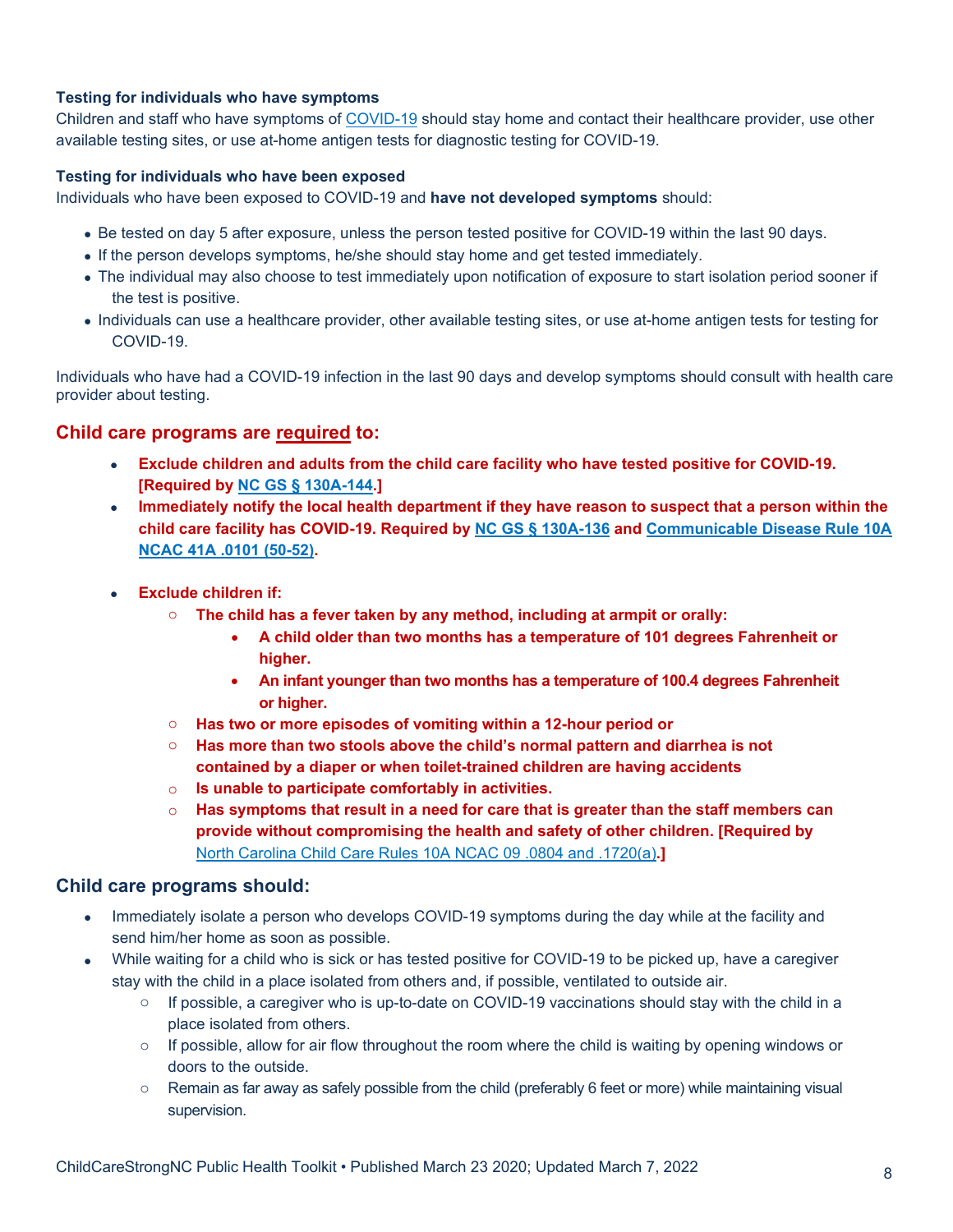- o Wear a mask and other personal protective equipment including disposable gloves and face shields, if available. If the child is over the age of 2 and can tolerate a mask, the child should also wear a mask, if available. Masks should not be placed on:
	- Anyone who has trouble breathing, or is unconscious, incapacitated, or otherwise unable to remove the mask without assistance or
	- Anyone who cannot tolerate a mask due to development, medical, or behavioral health needs.

#### **Child care programs could consider:**

- Allowing one family member to accompany his/her own child(ren) to and from the classroom at drop-off and at pick up, while limiting the amount of time spent in the building.Conducting a [Health Check](https://healthychildcare.unc.edu/resources/fact-sheets/daily-health-check/) each day of the child in the classroom before the parent leaves, to determine whether the child has had any:
	- o signs or symptoms of other illness or injury,
	- o accidents, unusual events, or injuries,
	- o mood or behavior changes.
- Maintaining a dedicated space to isolate people with symptoms who become ill during the day. That space should not be used for other purposes.

### <span id="page-8-0"></span>Exclusion from Child Care

#### **Exclusion from child care for people with COVID-19 is required following the specific criteria listed in the table below, as required by [NC GS § 130A-144.](https://www.ncleg.gov/EnactedLegislation/Statutes/HTML/BySection/Chapter_130a/GS_130a-144.html)**

#### **Exclusion for people with COVID-19**

- People with COVID-19 must be excluded from child care for 5 days after the first day of symptoms or date of COVID-19 test, if they have no symptoms.
- People may return to child care after 5 days if they have no symptoms or symptoms are improving and they have been fever free for 24 hours without use of fever reducing medications, but must continue to wear a mask for an additional 5 days to minimize the risk of infecting others, unless an exemption to mask use applies. The mask can be removed during sleeping, eating, and drinking.

#### **Exclusion for people who are exposed to COVID-19:**

#### **NC DHHS recommends child care facilities no longer exclude individuals after an identified exposure to COVID-19 (regardless of location of exposure) unless they develop symptoms.**

Although exclusion from child care is no longer recommended following an exposure, when an individual with COVID-19 is identified in the child care setting:

- Child care staff should notify staff and families of children who have been exposed so they can receive appropriate public health guidance, testing, and access to any resources that might be needed.
- Individuals who have been exposed should:
	- $\circ$  Wear a well-fitting mask for 10 days after the last known exposure, unless an exemption to mask use applies.
	- $\circ$  Be tested on day 5 after exposure, unless the person tested positive for COVID-19 within the last 90 days.
		- **If the exposed person develops symptoms, he/she should stay home and get tested immediately.**
		- The exposed person may also choose to test immediately upon notification of exposure to start isolation period sooner if the test is positive.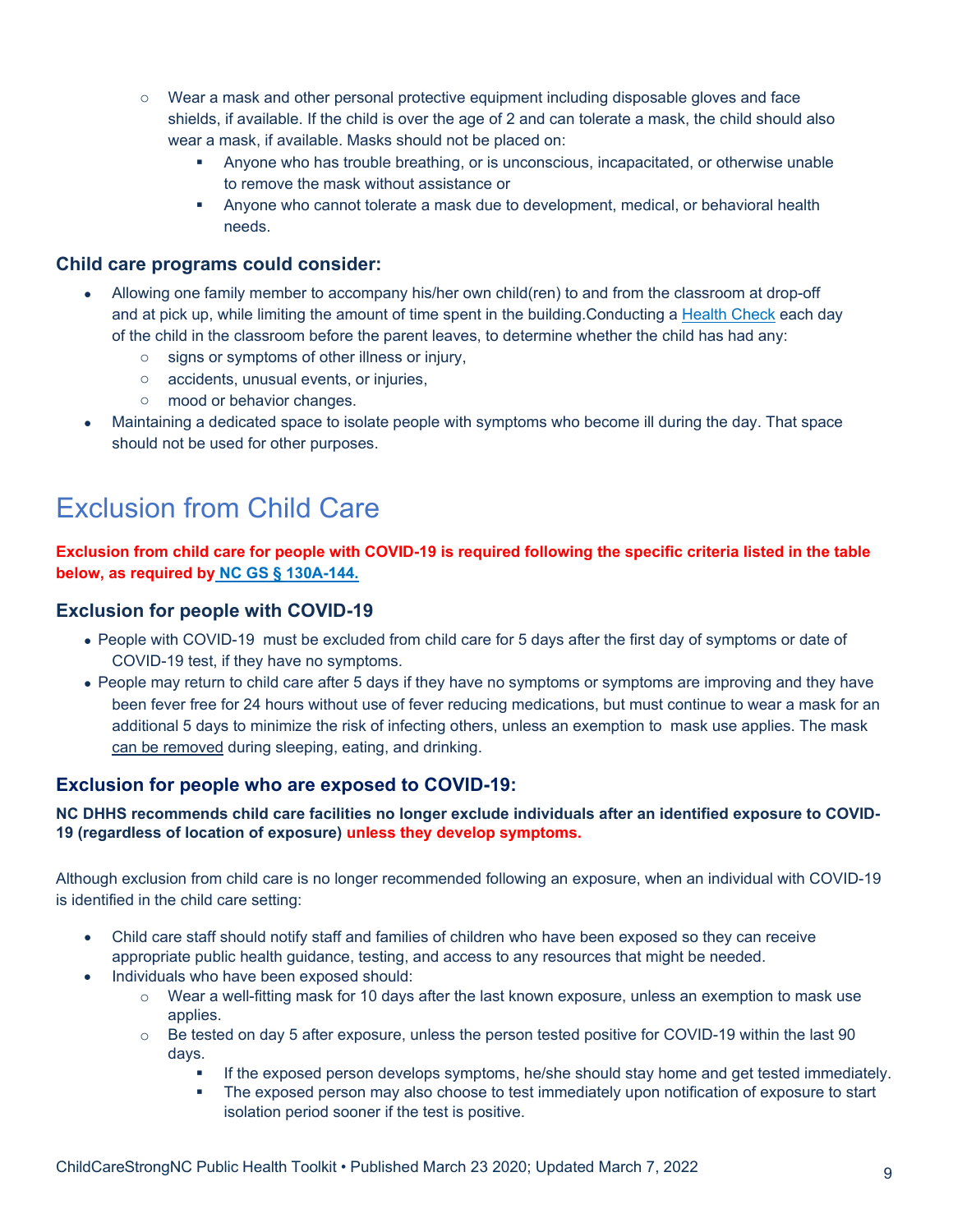Although exclusion is no longer required statewide for people who have been exposed but have no symptoms, child care facilities may allow families to keep their asymptomatic children home for five days after an exposure if they choose to do so. Child care facilities should consider implementing policies that allow asymptomatic staff to stay home for five days after an exposure. This policy could include using [Child Care Stabilization Grant](https://ncchildcare.ncdhhs.gov/Home/Stabilization-Grants) funds to pay sick leave for the affected employee. Children and staff who develop symptoms should follow isolation guidance listed elsewhere in the Toolkit.

Local public health officials may continue requiring exclusion of exposed children and staff if determined necessary based on local conditions.

Adhere to the following criteria for allowing a child or staff member to return to child care:

**Summary Table for Returning to Child Care**

| <b>Exclusion</b><br><b>Category</b>                            | <b>Scenario</b>                                                                                                                                           | Criteria to return to child care                                                                                                                                                                                                                                                                                                                                                                                                                                                                                             |
|----------------------------------------------------------------|-----------------------------------------------------------------------------------------------------------------------------------------------------------|------------------------------------------------------------------------------------------------------------------------------------------------------------------------------------------------------------------------------------------------------------------------------------------------------------------------------------------------------------------------------------------------------------------------------------------------------------------------------------------------------------------------------|
| <b>Positive</b><br>antigen test<br>without<br>symptoms         | Child/staff person has tested positive with an antigen<br>test (including an at-home antigen test) but does<br>not have or develop symptoms of COVID-19.  | If the child/staff person takes a repeat PCR/molecular<br>test performed in a laboratory within 48 hours of his/her<br>positive antigen test, and that PCR/molecular test is<br>negative, the positive antigen test can be considered a<br>false positive and the person can immediately return to<br>child care; OR                                                                                                                                                                                                         |
|                                                                |                                                                                                                                                           | If the child/staff person does not take a repeat<br>PCR/molecular test, or takes one within 48 hours and it<br>is also positive, he/she can return to child care 5 days<br>after the specimen collection date of the first positive<br>test, as long as he/she did not develop symptoms. The<br>person must continue to mask for an additional 5 days to<br>minimize risk of infecting others, unless an exemption to<br>mask use applies . Isolation should begin starting from<br>the date of his/her first positive test. |
|                                                                |                                                                                                                                                           | The person is not required to have documentation of a<br>negative test in order to return to child care.                                                                                                                                                                                                                                                                                                                                                                                                                     |
| <b>Positive PCR</b><br>test<br>without<br>symptoms             | Child/staff person has tested positive with a<br>PCR/molecular test but the person does not have<br>and does not develop symptoms.                        | Person can return to child care 5 days after the specimen<br>collection date of his/her positive test as long as he/she<br>did not develop symptoms. The person must continue to<br>mask for an additional 5 days to minimize risk of infecting<br>others, unless an exemption to mask use applies.                                                                                                                                                                                                                          |
| <b>Positive antigen</b><br>or PCR test with<br><b>Symptoms</b> | Child/staff person has symptoms of COVID-19 and<br>has tested positive with an antigen test (including<br>an at-home antigen test) or PCR/molecular test. | Child/staff person can return to child care when<br>• He/she completes 5 days of isolation*; AND<br>• It has been at least 24 hours since he/she<br>had a fever (without using fever reducing<br>medicine); AND<br>• Other symptoms of COVID-19 are improving.<br>The person must continue to mask for an additional 5<br>days to minimize risk of infecting others, unless an<br>exemption to mask use applies. The person is not                                                                                           |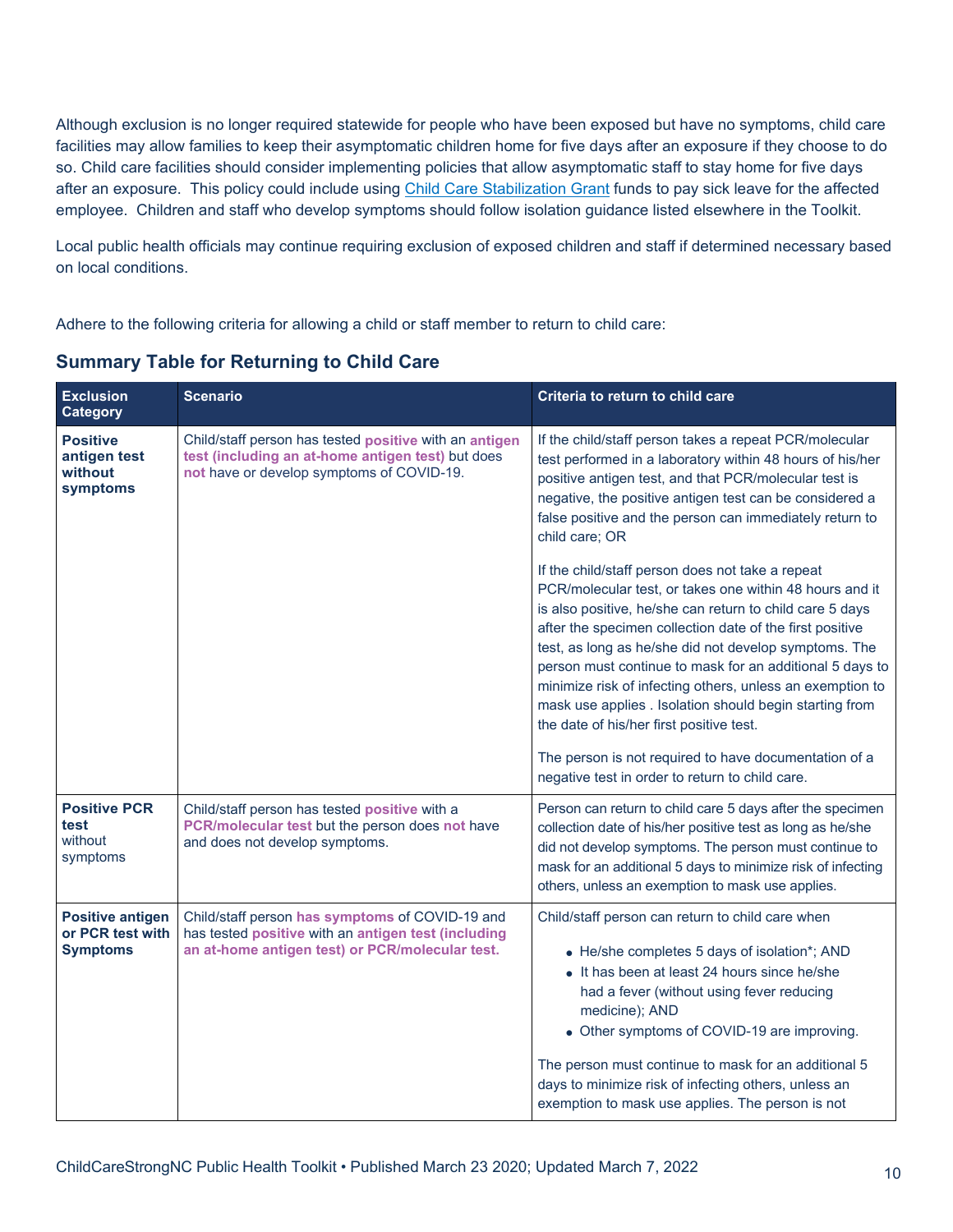| <b>Exclusion</b><br>Category                                                      | <b>Scenario</b>                                                                                                                                                                                                                                                                                                                                                                                                                                                                                                               | Criteria to return to child care                                                                                                                                                                                                                                                                                                                                                                                        |
|-----------------------------------------------------------------------------------|-------------------------------------------------------------------------------------------------------------------------------------------------------------------------------------------------------------------------------------------------------------------------------------------------------------------------------------------------------------------------------------------------------------------------------------------------------------------------------------------------------------------------------|-------------------------------------------------------------------------------------------------------------------------------------------------------------------------------------------------------------------------------------------------------------------------------------------------------------------------------------------------------------------------------------------------------------------------|
|                                                                                   |                                                                                                                                                                                                                                                                                                                                                                                                                                                                                                                               | required to have documentation of a negative test in<br>order to return to child care.                                                                                                                                                                                                                                                                                                                                  |
| <b>Symptoms</b><br>without<br><b>COVID-19 test</b><br>or alternative<br>diagnosis | Child/staff person has symptoms of COVID-19 but has<br>not been tested for COVID-19 nor has visited a health<br>care provider. Therefore, the person who has<br>symptoms is presumed positive.                                                                                                                                                                                                                                                                                                                                | Child/staff person can return to child care when<br>• He/she completes 5 days of isolation*; AND<br>• It has been at least 24 hours since he/she had<br>a fever (without using fever reducing medicine);<br><b>AND</b><br>• Other symptoms of COVID-19 are improving.<br>The person must continue to mask for an additional 5<br>days to minimize risk of infecting others, unless an<br>exemption to mask use applies. |
| <b>Symptoms with</b><br>negative COVID-<br>19 test or<br>alternative<br>diagnosis | Person has symptoms of COVID-19 but has received a<br>negative test for COVID-19* or has visited a health<br>care provider and received an alternate diagnosis<br>that would explain the symptoms of COVID-19.<br>*In a person with symptoms, a negative test is defined<br>as either (1) a negative PCR/molecular test or (2) a<br>negative antigen test (including an at-home antigen<br>test) if the person has a low likelihood of SARS-CoV-2<br>infection.<br>**See CDC quidance for interpretation of antigen<br>tests. | Child/staff person can return to child care when<br>• It has been at least 24 hours since he/she had a<br>fever (without using fever reducing medicine);<br><b>AND</b><br>• Other symptoms improving for at least 24 hours.<br>Note: The health care provider is not required to detail<br>the specifics of the alternate diagnosis.                                                                                    |

For individuals with COVID-19, day zero (0) is:

- the day symptoms start (if person has symptoms)
- the day of specimen collection for individuals with no symptoms.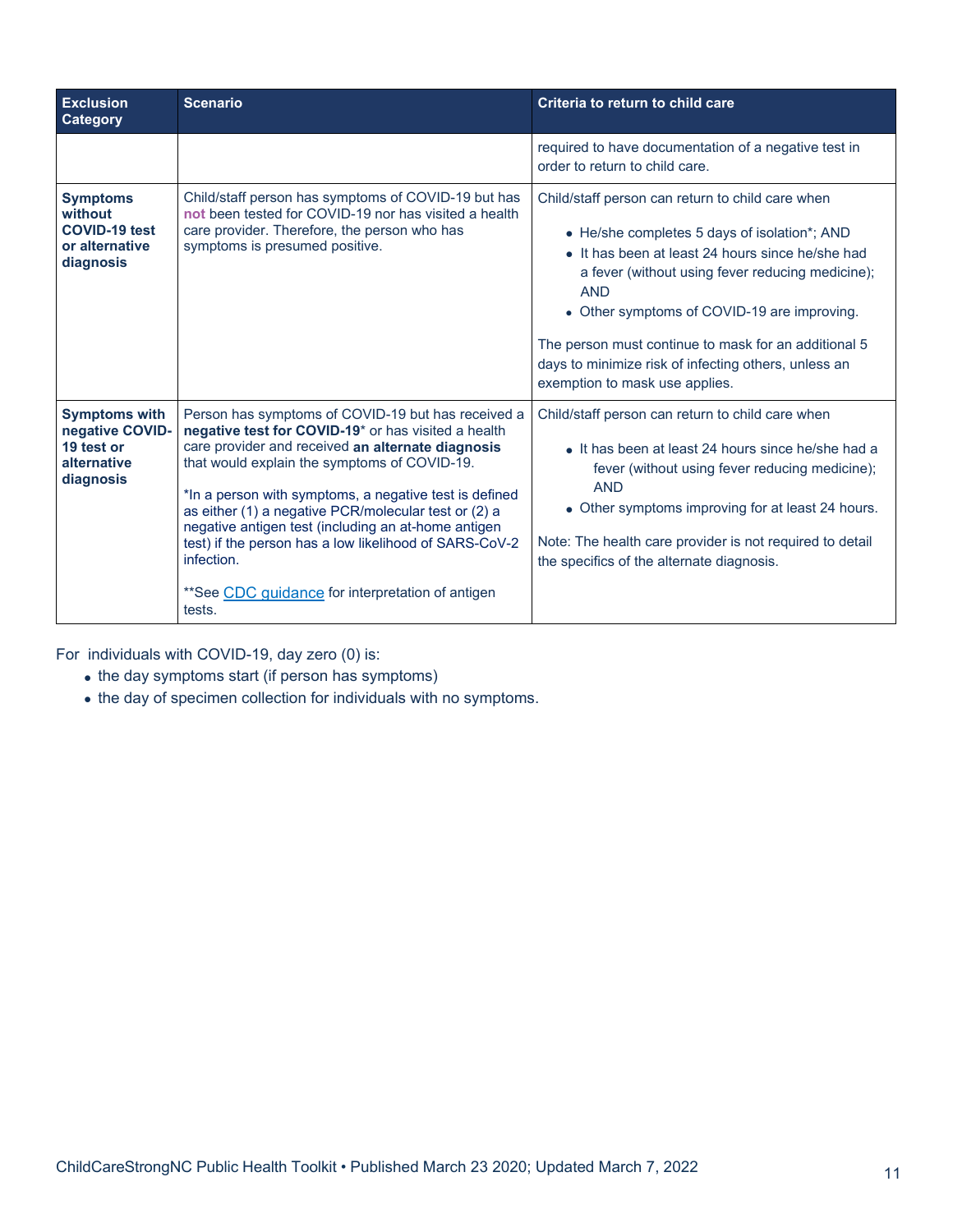![](_page_11_Picture_0.jpeg)

### <span id="page-11-0"></span>Personal Protective Equipment

Personal protective equipment (PPE) protects the person wearing it and those nearby from the spread of germs. When used properly, PPE acts as a barrier between germs found in blood, body fluids, or respiratory secretions and the wearer's skin, mouth, nose, or eyes.

Examples of PPE are:

- disposable gloves
- face shields
- disposable procedural masks, N95, or KN95 masks

PPE, other than masks, should be used only when necessary and should not be used with healthy children. Disposable PPE should be used by adults when caring for a child who, while in care:

- starts showing symptoms of COVID-19
- receives news of a positive COVID-19 test or diagnosis from a health care professional.

PPE should also be worn when completing breathing-related health care procedures, such as nebulizer treatments (see below).

#### **Considerations for children who require asthma treatments**

It is uncertain, but possible, that giving nebulizer treatments to children in child care may increase the spread of COVID-19. During the COVID-19 pandemic, asthma treatments using inhalers with spacers should be used whenever possible and nebulizers should be avoided.

During the COVID-19 pandemic, if a child cannot use an inhaler with a spacer, the CDC recommends:

- Only the child and the adult who is helping give the treatment should be in the room where the treatment is being given
- The adult who is giving the treatment should be trained in medication administration, provided with proper PPE (gloves, disposable procedure masks and face shields) and be trained on:
	- o when to use PPE
	- o what PPE is necessary
	- o where the PPE is stored
	- $\circ$  how to properly don (put on) and doff (take off) PPE, and
	- o how to properly dispose of used PPE

After the nebulizer treatment, the separate room that was used should undergo cleaning and disinfection.

<span id="page-11-1"></span>![](_page_11_Picture_22.jpeg)

### Cleaning and Hygiene

Requirements and recommendations for Cleaning and Hygiene have been updated to align with guidance from the Center for Disease Control and Prevention to prevent the spread of COVID-19. Continuing with good hand hygiene practices and routine cleaning/sanitizing/disinfecting routines based on [child care and sanitation](https://ncchildcare.ncdhhs.gov/Services/Child-Care-Rules-Law-and-Public-Information)  [requirements](https://ncchildcare.ncdhhs.gov/Services/Child-Care-Rules-Law-and-Public-Information) will prevent the spread of all infectious diseases.

![](_page_11_Picture_25.jpeg)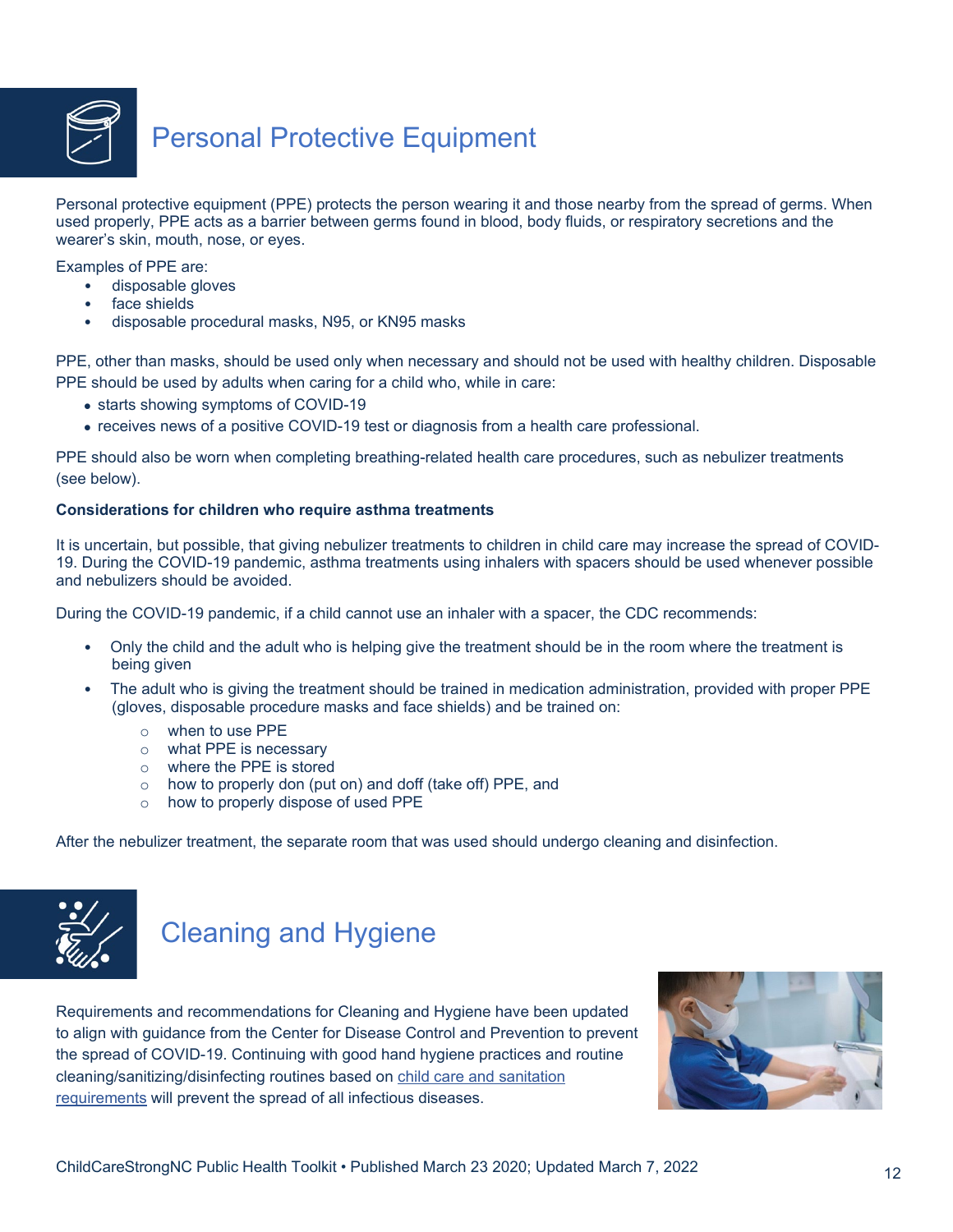#### **Child care programs are required to:**

- **Follow [NCDHHS Environmental Health](https://ehs.ncpublichealth.com/docs/covid19/ChildCareandSchoolGuidance-COVID-19-03202020.pdf) [Section guidance](https://ehs.ncpublichealth.com/docs/covid19/ChildCareandSchoolGuidance-COVID-19-03202020.pdf) for cleaning and disinfection recommendations.**
- **Follow [North Carolina Child Care and Sanitation rules.](https://ncchildcare.ncdhhs.gov/Services/Child-Care-Rules-Law-and-Public-Information)**

#### **Child care programs should:**

- **Clean surfaces once a day, prioritizing high touch surfaces.**
- If there has been a sick person or someone who tested positive for COVID-19 within the last 24 hours, clean and disinfect the space using an [EPA-approved disinfectant for SARS-CoV-2](https://www.epa.gov/coronavirus/about-list-n-disinfectants-coronavirus-covid-19-0) (the virus that causes COVID-19).

#### **Child care programs could consider:**

- Setting up hand hygiene stations at the entrance of the facility so that people can clean their hands before they enter. If a sink with soap and water is not available, provide hand sanitizer with at least 60 percent alcohol. Keep hand sanitizer out of children's reach and supervise use.
	- $\circ$  Routinely check and refill/replace supplies to support healthy hand hygiene, such as soap, paper towels, tissues, and hand sanitizer with at least 60 percent alcohol for safe use by staff and older children.
	- o Teach and reinforce [adult](https://healthychildcare.unc.edu/files/2019/03/CC-HAND-ADULT-2019-English-and-Spanish.pdf) and [child](http://healthychildcare.unc.edu/files/2018/09/Child-Handwashing-Poster-Eng-Sp.pdf) handwashing with soap and water for at least 20 seconds.
- Encourage people to cough and sneeze into their elbows, or to cover with a tissue, and to avoid touching eyes, nose, and mouth.
- Brushing children's teeth daily using the [NC Toothbrushing Guidelines for Child Care Programs:](https://toothtalk.org/guidelines/) [Infant/Toddler and Preschool Classrooms.](https://toothtalk.org/guidelines/) CDC also recommends:
	- $\circ$  For group brushing, stagger toothbrushing with smaller groups and promote physical distancing as much as possible. Clean and sanitize the table(s) between groups of children.

#### **For additional recommendations for cleaning and hygiene, see the Center for Disease Control.**

- [Guidance for Cleaning and Disinfecting in Community, Work and School](https://www.cdc.gov/coronavirus/2019-ncov/community/)
- [Guidance for Operating Child Care Programs during COVID-19](https://www.cdc.gov/coronavirus/2019-ncov/community/schools-childcare/child-care-guidance.html#cleaning-disinfecting)

![](_page_12_Picture_16.jpeg)

### <span id="page-12-0"></span>**Transportation**

#### **Child care programs are required to:**

- **Follow [NC Child Care Rules .1000 -](https://ncchildcare.ncdhhs.gov/Portals/0/documents/pdf/D/DCDEE_Rulebook.pdf) [Transportation Standards.](https://ncchildcare.ncdhhs.gov/Portals/0/documents/pdf/D/DCDEE_Rulebook.pdf)**
- **Ensure children and staff wear a well-fitting mask on child care transporation, unless an exemption to mask use applies, following a COVID-19 infection upon return to child care for 10 days from**
	- o **the day symptoms start (if person has symptoms)**
	- o **the day of specimen collection for individuals with no symptoms.**

#### **Child care programs should:**

- Keep children and staff who have symptoms of COVID-19, or have tested positive or been diagnosed with COVID-19, from boarding the transporation vehicle. Create a plan for getting children home safely who are not allowed to board the vehicle.
- Keep windows open while the vehicle is in motion to help reduce spread of the virus by increasing air circulation, if appropriate, safe, and weather permitting.
- Clean transportation vehicles regularly. Children should not be present when a vehicle is being cleaned.
- Clean frequently touchedsurfaces in the vehicle (e.g., surfaces in the driver's cockpit, hard seats, arm rests, door handles, seat belt buckles, light and air controls, doors and windows, and grab handles).
- Keep doors and windows open whencleaning the vehicle and between trips to let the vehicles thoroughly air out.

ChildCareStrongNC Public Health Toolkit • Published March 23 2020; Updated March 7, 2022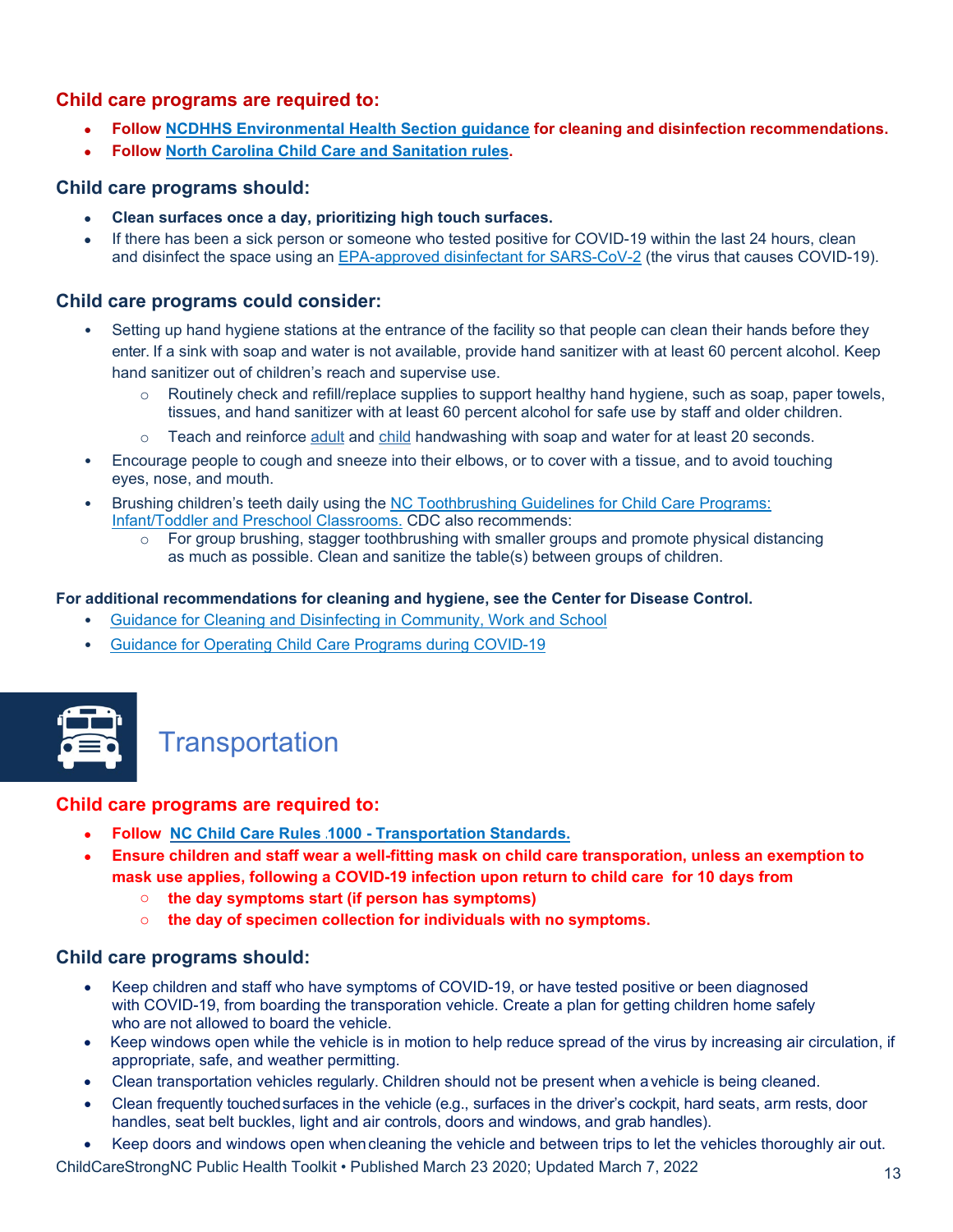- Clean equipment including items such as car seats and seat belts, wheelchairs, walkers, and adaptive equipment being transported to schools.
- Provide hand sanitizer (with at least 60% alcohol) to support healthy hygiene behaviors on all transportation vehicles for safe use by staff and older children.
- Hand sanitizer should only remain on transportation while the vehicles are in use.

<span id="page-13-0"></span>![](_page_13_Picture_3.jpeg)

### Ventilation

Improving ventilation is an important COVID-19 prevention strategy that can reduce the number of virus particles in the air. Along with other preventive [strategies,](https://www.cdc.gov/coronavirus/2019-ncov/prevent-getting-sick/prevention.html) bringing fresh outdoor air into a building helps keep virus particles from concentrating inside.

![](_page_13_Picture_6.jpeg)

Ensure ventilation systems operate properly and increase circulation of outdoor air as much as possible by opening screened windows and doors, using fans, or other methods. Do not open windows and doors if they pose a safety or health risk to people using the facility.

For more specific information about maintenance, use of ventilation equipment or plumbing, actions to improve ventilation and reduce hazards, consult with your local Environmental Health Specialist or refer to CDC guidance:

- [Ventilation in Schools and Child Care Programs](https://www.cdc.gov/coronavirus/2019-ncov/community/schools-childcare/ventilation.html)
- **[Ventilation FAQs](https://www.cdc.gov/coronavirus/2019-ncov/community/ventilation.html#Ventilation-FAQs)**
- [Improving Ventilation in Your Home](https://www.cdc.gov/coronavirus/2019-ncov/prevent-getting-sick/Improving-Ventilation-Home.html)

![](_page_13_Picture_12.jpeg)

### <span id="page-13-1"></span>Resources for Early Educators

- NCDHHS: Coping and Resilience
	- o For early educators and staff [Hope4Healers](https://www.ncdhhs.gov/divisions/mental-health-developmental-disabilities-and-substance-abuse/hope4nc/hope4healers-helpline) or **919-226-2002**
	- o For families [Hope4NC](https://www.ncdhhs.gov/divisions/mental-health-developmental-disabilities-and-substance-abuse/hope4nc/hope4nc-helpline) or **1-855-587-3463**
- NC [Child Care](https://healthychildcare.unc.edu/find-a-cchc/) Health and Safety Resource Center: Child Care [Health Consultant](https://healthychildcare.unc.edu/find-a-cchc/) Network
- Local Health Departments: [Contact Information by](https://www.ncalhd.org/directors/) County
- NCDHHS: [COVID-19: Individuals and Families](https://covid19.ncdhhs.gov/information/individuals-families-and-communities/individuals-and-families)
- CDC: [Guidance for Operating Child Care Programs during](https://www.cdc.gov/coronavirus/2019-ncov/community/schools-childcare/child-care-guidance.html#cleaning-disinfecting)  [COVID-19](https://www.cdc.gov/coronavirus/2019-ncov/community/schools-childcare/child-care-guidance.html#cleaning-disinfecting)
- CDC: [People at Increased Risk](https://www.cdc.gov/coronavirus/2019-ncov/need-extra-precautions/index.html)
- CDC: [Cleaning and Disinfecting Your](https://www.cdc.gov/coronavirus/2019-ncov/community/disinfecting-building-facility.html) Facility
- CDC: [How to Protect Yourself and Others](https://www.cdc.gov/coronavirus/2019-ncov/prevent-getting-sick/prevention.html)
- CDC: [Coping with](https://www.cdc.gov/coronavirus/2019-ncov/daily-life-coping/managing-stress-anxiety.html) Stress
- EPA: [Disinfectants for Use Against](https://www.epa.gov/pesticide-registration/list-n-disinfectants-use-against-sars-cov-2) SARS-CoV-2
- HHS/OSHA: [Guidance on Preparing Workplaces for](https://www.osha.gov/sites/default/files/publications/OSHA3990.pdf) COVID-19

# **HOPE © 4 HEALERS**

The NC Department of Health and Human Services, in partnership with the North Carolina Psychological Foundation, created Hope4Healers, a confidential mental health support for early educators and child care staff who are on the front lines of the pandemic. The child care workforce is essential, both for NC families with young children and our economy. NCDHHS aims to support these individuals and their families with a timely, easily accessible helpline. The Hope4Healers helpline is staffed 24/7 with counselors trained in helping.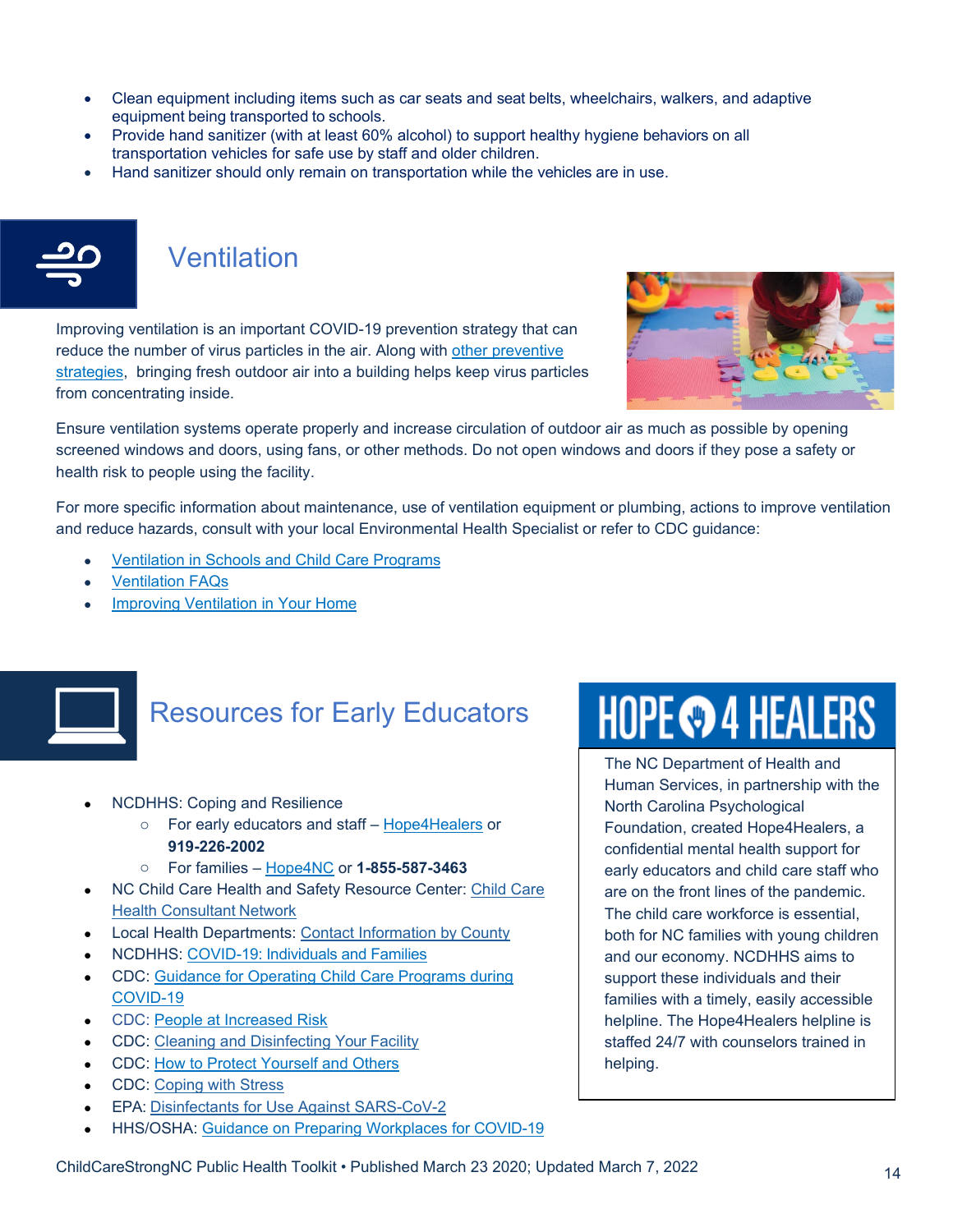### <span id="page-14-0"></span>**Glossary**

**Antigen Test:** Rapid antigen tests, which detect protein on the surface of the virus, are less sensitive than a PCR/molecular test. This means they miss some infections that would be detected by a PCR/molecular test. However, they can be performed without having to send the sample to a laboratory and results come back quickly (e.g., approximately 15 minutes). For this test, a sample may be collected through a nasal swab, and the test can be conducted inside a doctor's office, or even at a community event that meets the right set of requirements. At-home antigen tests are also available.

**Asymptomatic:** Not showing any signs or symptoms of disease or illness. Some people without any symptoms still have and can spread the coronavirus. They're asymptomatic, but contagious.

**Close Contact:** Being within 6 feet of a person diagnosed with COVID-19 for a cumulative total of 15 minutes or more over a 24-hour period. See also **Exposure.**

**Cohort:** A group of non-overlapping children, teachers and staff who are designated to follow identical schedules. Keeping clear and distinct schedules helps limit the spread of COVID-19.

**Communicable:** Similar in meaning as "contagious." Used to describe diseases that can be spread or transmitted from one person to another.

**Community Spread:** The spread of an illness within a location, like a neighborhood or town. During community spread, there's no clear source of contact or infection.

**Confirmed Case:** Someone who tests positive for SARS-CoV-2, the virus that causes COVID-19, with a PCR, molecular test, or antigen test.

**Contact Tracing:** Formal contact tracing is identification, notification, and guidance given by local health authorities to individuals who have been exposed to someone who is contagious with COVID-19.

**Coronavirus:** A family of related viruses. Many of them cause respiratory illnesses. Coronaviruses cause COVID-19, SARS, MERS, and other respiratory illness. The coronavirus that causes COVID-19 is officially called SARS-CoV-2, which stands for severe acute respiratory syndrome coronavirus 2.

**COVID-19:** The name of the illness caused by the coronavirus SARS-CoV-2. COVID-19 stands for "coronavirus disease 2019."

**Exclusion:** An individual is not allowed to attend child care in person in order to isolate because they are, or are presumed to be, COVID-positive.

**Exposure:** Being in close contact with a person diagnosed (through lab-confirmed diagnostic testing, by a health care professional, or by at-home test) with COVID-19 while they are contagious. Individuals are contagious starting from 2 days before symptoms began (or, for asymptomatic individuals, 2 days prior to test specimen collection date) until they have completed isolation. See also **Close Contact.**

**Incubation Period:** The time it takes for someone with an infection to start showing symptoms. For COVID-19, symptoms appear 2-14 days after infection.

**Isolation:** When someone tests positive for COVID-19 or is presumed to be positive, they separate (isolate) themselves from others for 5-10 days to make sure they do not spread the virus.

**Local Health Department:** An administrative or service unit of local government concerned with health and carrying out some responsibility for the health of a jurisdiction smaller than the state.

**Masks:** Masks cover the wearer's nose and mouth and are fitted properly to prevent leaks. May be:

- Cloth masks made from multiple layers of tightly woven breathable fabric
- Disposable masks, also known as surgical masks or medical procedure masks, made with multiple layers of non-woven materials
- N95 or KN95 masks, where available. Note: Specially labeled "surgical" N95 respirators should be prioritized for healthcare personnel.

**Off-premises Activities:** Any activity that takes place away from the child care premises (defined as: the entire child care building and grounds including natural areas, outbuildings, dwellings, vehicles, parking lots, driveways and other structures located on the property).

**PCR/molecular Testing:** Polymerase chain reaction (PCR)/molecular tests detect the virus's genetic material. This test is the "gold standard" for detecting